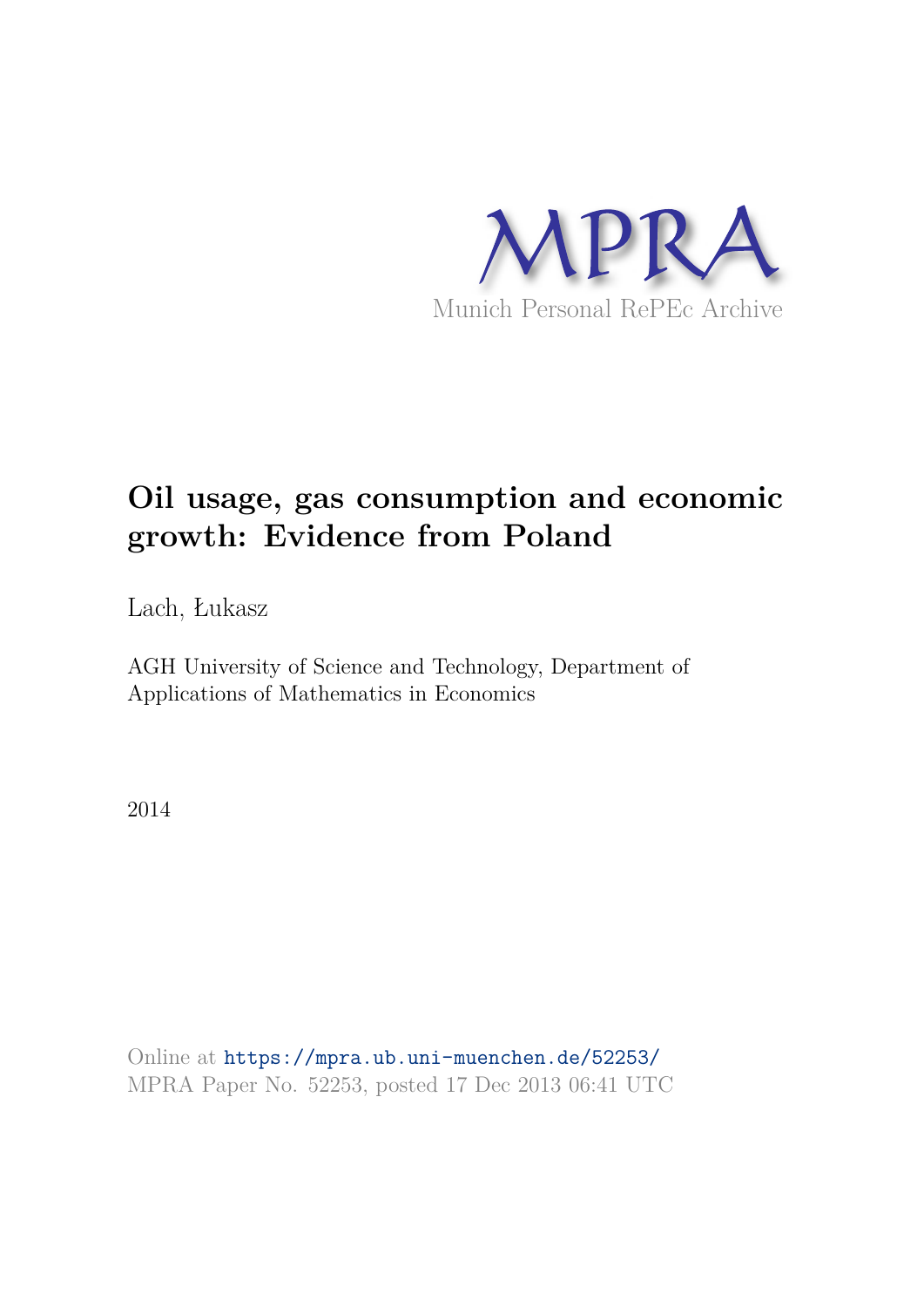# **Oil usage, gas consumption and economic growth:**

# **Evidence from Poland**

Łukasz Lach

AGH University of Science and Technology, Department of Applications of Mathematics in Economics, Gramatyka 10 st., 30–067 Cracow, Poland tel.: +48 012 6174218, fax: +48 012 6367005, e-mail: llach@zarz.agh.edu.pl.

#### **Abstract**

This paper investigates causal links between economic growth, oil consumption and natural gas usage in Poland on the basis of quarterly data for the period Q1 2000 – Q4 2009. The application of the Toda–Yamamoto procedure, a nonlinear Granger causality test, bootstrap techniques and an analysis of VECM led to the conclusion that both oil and natural gas usage caused GDP growth in the short–term. However, in the long–term causality ran in the opposite direction. Both these findings are believed to be the consequence of the recent transformation of the Polish economy from energy intensive activities towards services, which in general are not energy–consuming.

**Keywords:** cointegration, economic growth, Granger causality, natural gas consumption, nonlinear causality test, oil consumption, residual–based bootstrap, Toda–Yamamoto method.

#### **1. Introduction**

The relationship between energy consumption and economic growth has received considerable attention in recent years, especially in developed economies. However, the lack of reliable datasets of sufficient size for post–Soviet countries mean that little attention has been paid to the emerging economies of Central and Eastern Europe. This paper fills this gap in the literature as it is aimed at an analysis of the causal links between oil usage, gas consumption and GDP in Poland for the period 2000–2009. This country was chosen for analysis as it is the largest in Central Europe. Moreover, in 1988 Poland was the first former Eastern Bloc country to start the transition process and was the only European country whose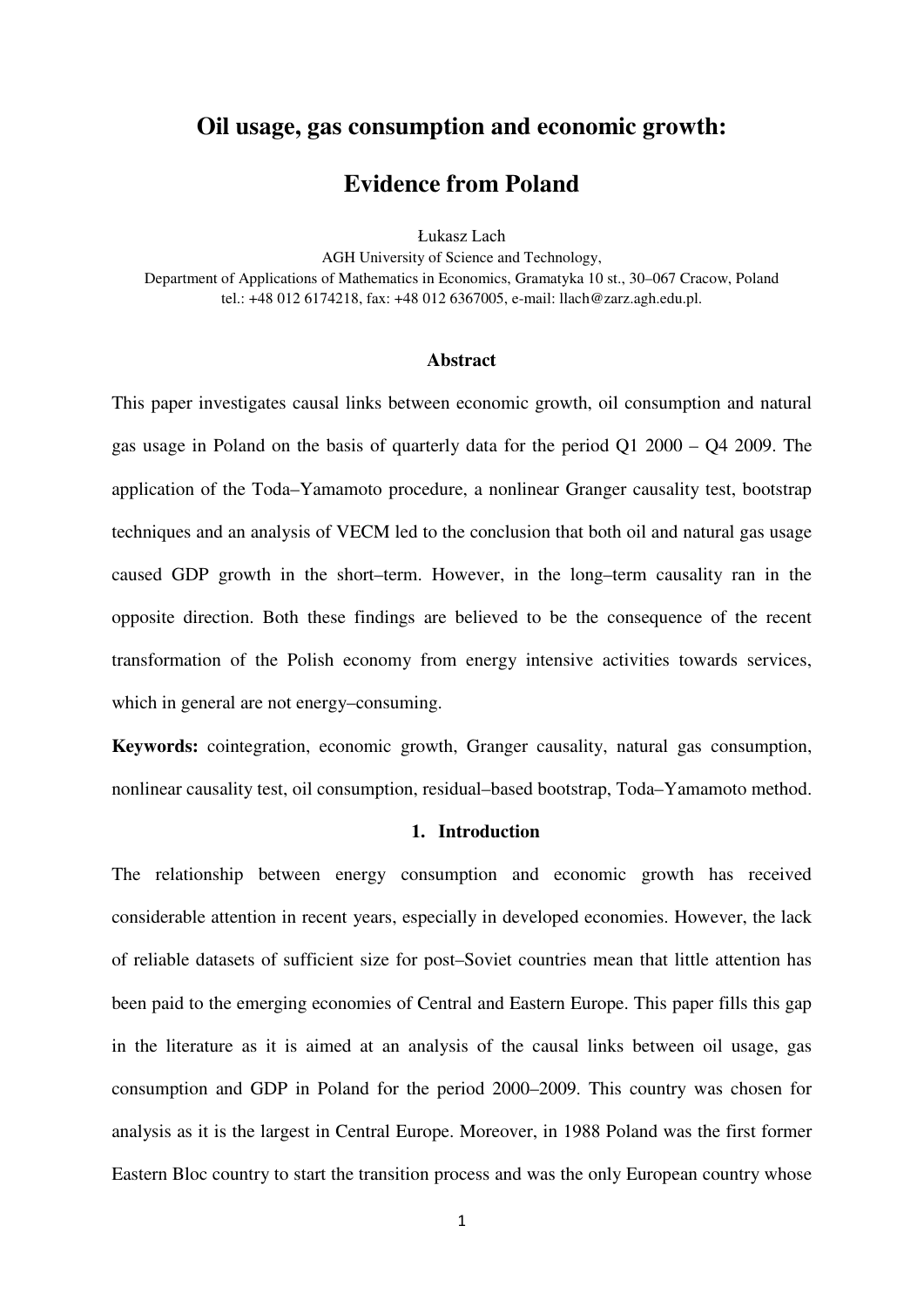GDP growth rate in 2008 remained positive despite the global economic crisis and minimal fiscal stimulus (as in most CESEE countries). To the best of the author's knowledge there are no similar contributions for a transitional country from Central Europe.

Although it is clear that any economy requires some oil and gas consumption, the impact of a reduction in the usage of these fuels on the GDP growth rate is worth investigating. If the level of energy consumption does not significantly affect the pace of economic growth, then certain policy implications arise. This seems to be especially important for Poland in terms of reducing its  $CO_2$  emission level by 20%, which (according to the Polish government) should take place before 2020.

In the last decade there was a stable development of the Polish economy. This is clearly presented in figure 1 (all charts presented in this paper were created for seasonally adjusted (X–12 ARIMA) and logarithmically transformed time series):



Figure 1: Plots of GDP and energy consumption series.

After the crisis of September 2008 GDP growth rate remained positive, but a slowdown was also reported. Figure 1 also shows that the usage of oil and natural gas rose significantly in 2000–2009. Thus, it seems to be interesting to investigate whether the Poland's economic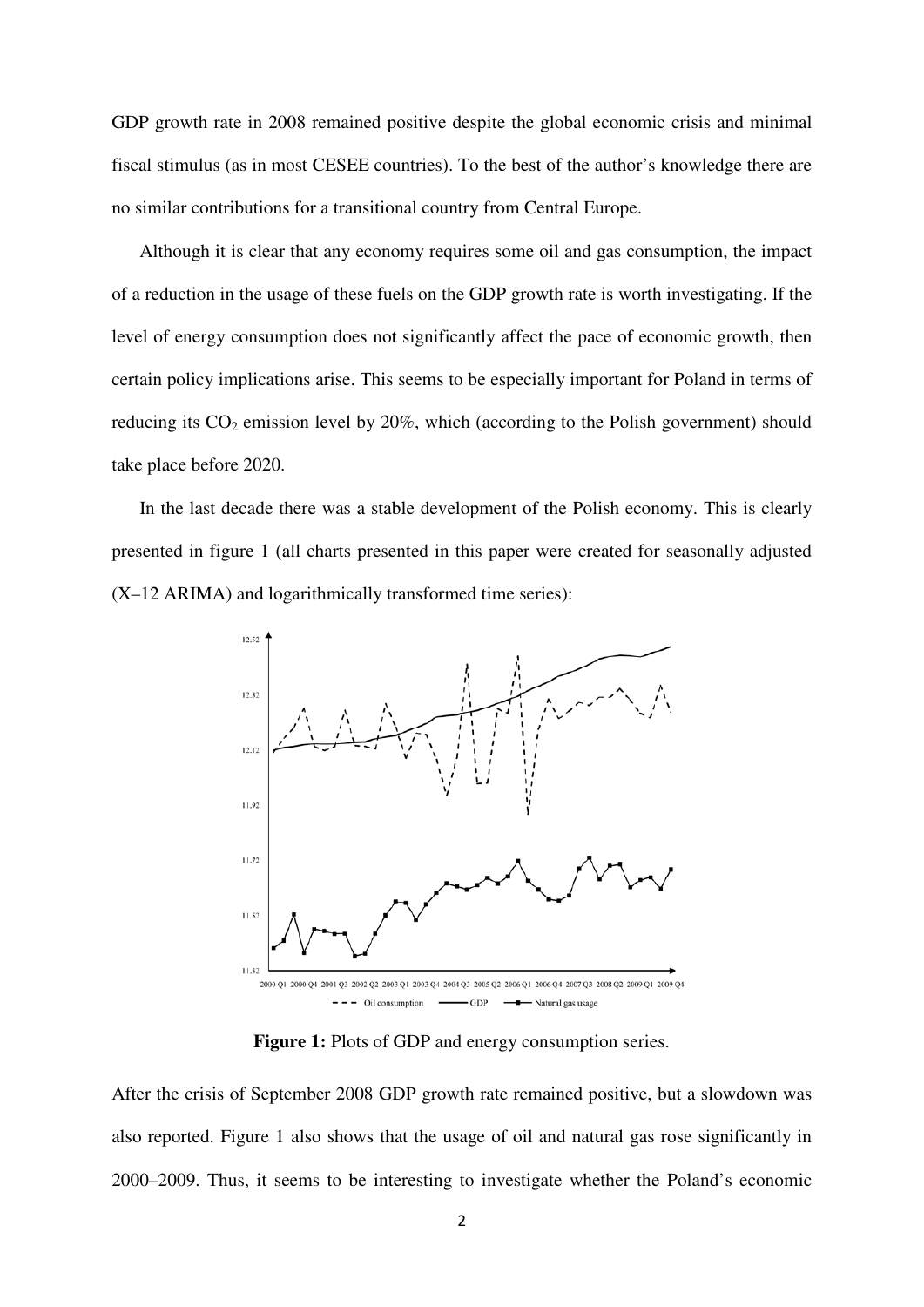growth was significantly related to the increase in oil and natural gas consumption. The answer to this question may be of interest to policy makers both in Poland (in terms of maintaining its economic development) as well as in other emerging economies.

Most of previous papers examining causal links between energy usage and economic growth have been focused on the USA (see e.g. Kraft and Kraft (1978), Akarca and Long (1980) or more recent Bowden and Payne (2009)) or Asians Tigers (e.g. Glasure and Lee (1997), Yang (2000), Oh and Lee (2004)) and primarily based on the application of aggregated data. The major conclusion is that energy usage and economic growth are in general dynamically linked but the direction of the causal link is rather controversial.

Although the literature on the causal links between total energy usage and GDP is still expanding, there are not many papers dealing specifically with oil consumption and GDP for non–oil exporting countries. Yoo (2006) examined short– and long–run causal links between GDP and oil consumption in Korea using the two–dimensional VECM approach. He found a feedback relationship in the long–run and causality from GDP to oil consumption in the short–run. A similar result for the short–run was also reported by Yang (2000) in the case of Taiwanese data. However, in this case GDP and oil usage were not cointegrated. On the other hand, Yu and Choi (1985) found causality from liquid fuels to GNP in the case of Korea.

Yang's (2000) paper also contains the results of a causality analysis conducted for GDP and natural gas consumption. Natural gas consumption, as opposed to oil usage, was found to Granger cause GDP in the short–run. This finding was confirmed by Lee and Chang (2005), who examined the possibility of an endogenously determined structural break in testing for unit root and cointegration. Furthermore, a causal effect of gas consumption on GNP in the UK was reported by Yu and Choi (1985).

In recent years there have been only few papers investigating the causal links between energy usage and economic growth in Poland. Both Yu and Choi (1985) and Soytas and Sari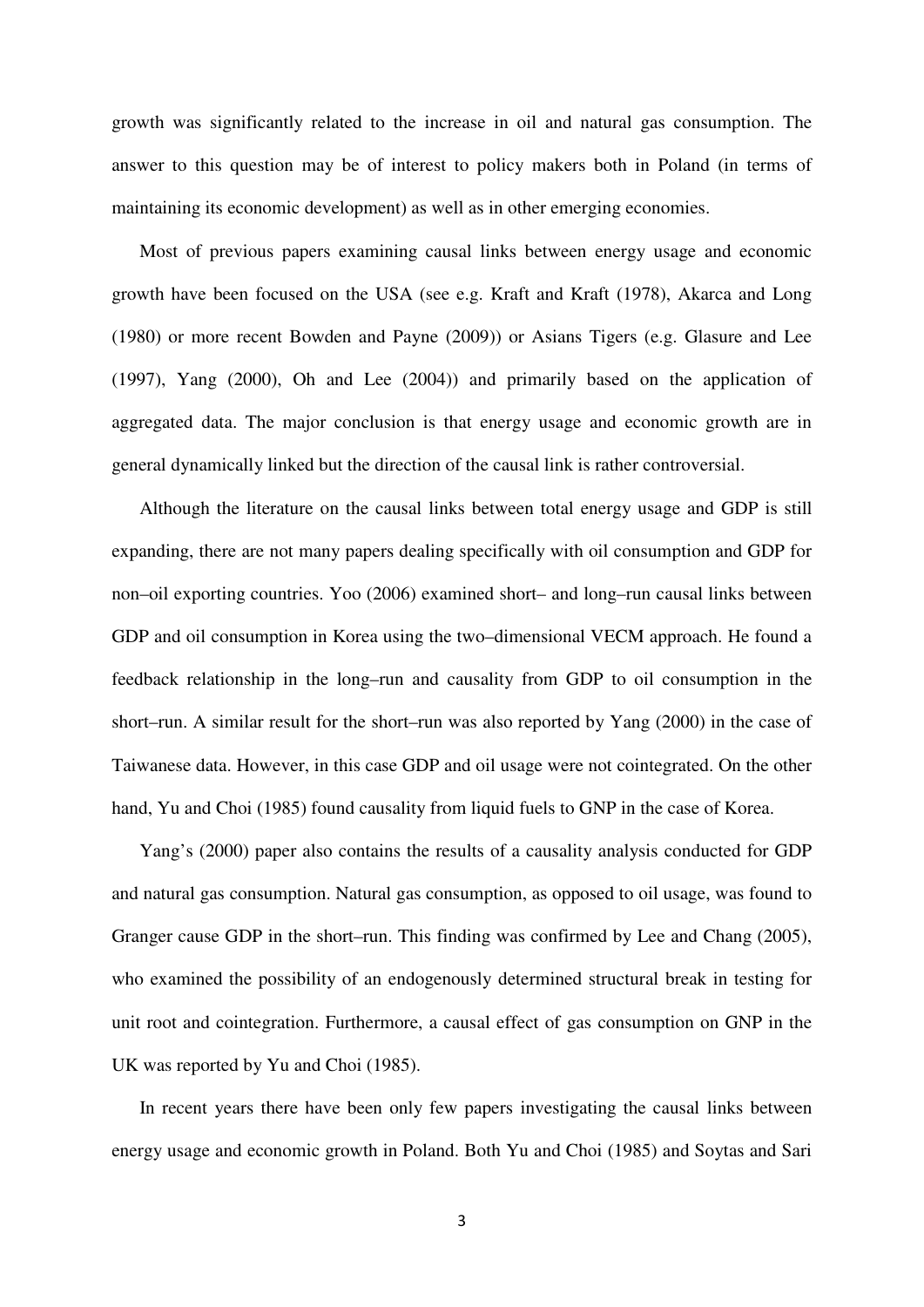(2003) found no causal links between examined categories of energy consumption and economic growth in Poland.

In this paper the analysis of causal links between oil usage, natural gas consumption and GDP in Poland was performed based on recent and reliable quarterly data. This dataset covers the period 2000 – 2009.

The analysis of causal links between GDP and energy consumption has recently been conducted in a multivariate framework, since a simple two–dimensional approach can be seriously biased due to the possible omission of important variables. In this paper, taking into account macroeconomic theory and the experience of Chang et al. (2001), data on employment was chosen as an additional variable determining economic growth.

## **2. Main research objectives**

Since the results of previous papers are in general mixed, it is hard to formulate a reliable hypothesis about the existence and directions of the causal links between aggregated or disaggregated energy consumption and economic growth in developing countries. This paper should be helpful in judging which of the four hypotheses tested in previous papers holds true in the case of the Polish economy:

*The growth hypothesis* – energy usage has a significant impact on the pace of economic growth, so that a reduction in energy usage may have serious repercussions on GDP growth;

*The conservation hypothesis* – energy consumption is Granger caused by economic growth and therefore a reduction in energy usage should not have an adverse impact on GDP;

*The feedback hypothesis* – causality between energy consumption and GDP runs in both directions so that fluctuations in these variables have a significant impact on each other;

*The neutrality hypothesis* – causality between energy usage and GDP does not run in any direction, which means these variables are not dynamically interdependent.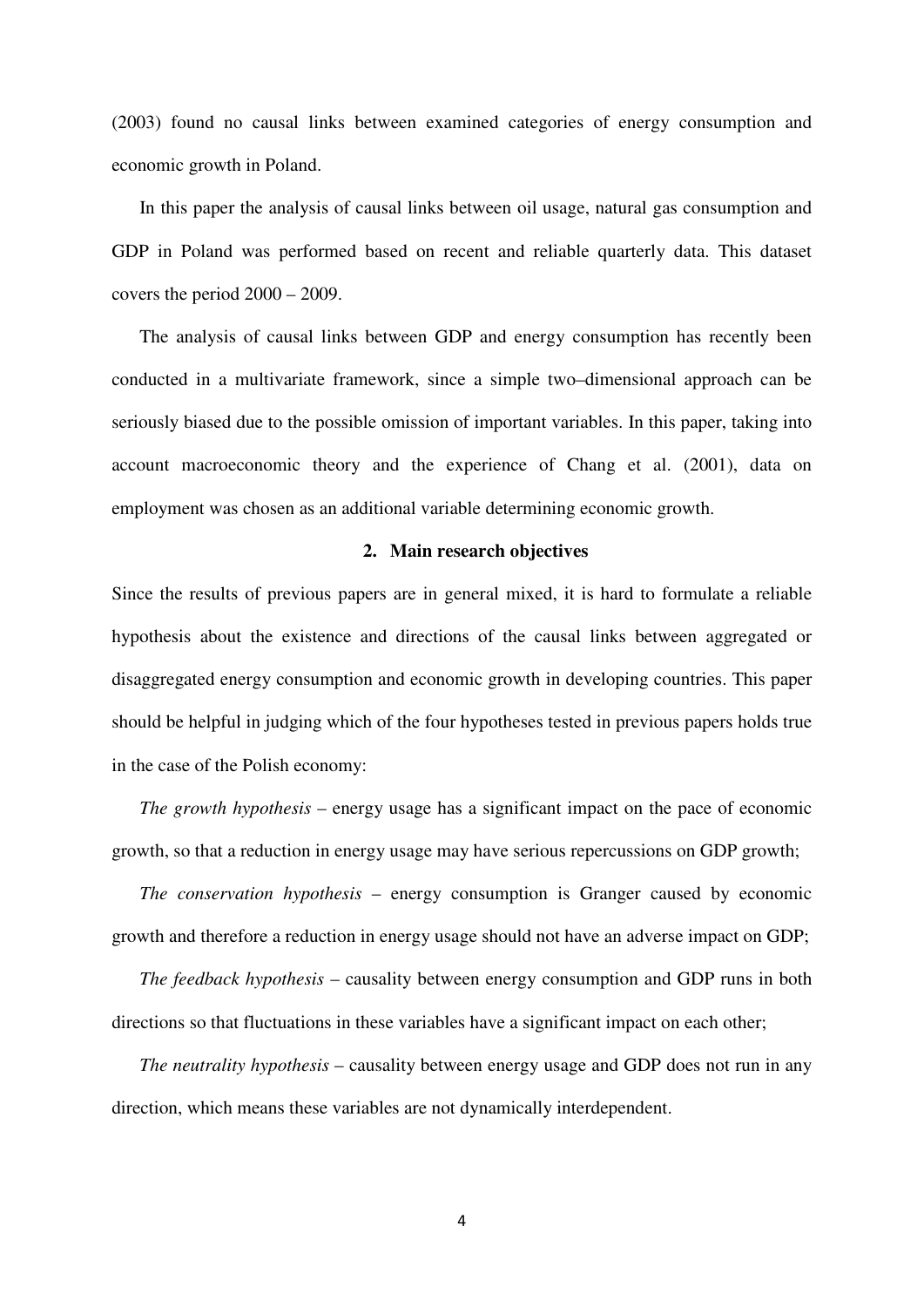Although both of the Poland–related papers, i.e. Yu and Choi (1985) and Soytas and Sari (2003), provided evidence in favour of the neutrality hypothesis (in the case of total energy usage, oil usage and natural gas usage) they were based on an analysis of the data which was relatively out of date (before 1995) and unreliable (as it partly covered the period of communist rule). Since the recent and reliable data analyzed in this paper covers a crucial period for Poland (ongoing transformation, EU accession, world economic crisis) each of the four hypotheses is an open question in the case of Polish economy.

#### **3. The dataset**

The dataset used in this paper contains quarterly data on real GDP, oil consumption, natural gas consumption and employment in Poland for the period Q1 2000 – Q4 2009. All time series were seasonally adjusted and logarithmically transformed since both these transformations are believed to help in avoiding spurious results in further causality analysis. The following figure presents the graph of the time series of employment:



**Figure 2:** Plot of employment time series.

An analysis of the graphs presented in figures 1 and 2 leads to the conclusion that all the variables may indeed be nonstationary. In order to formally confirm this supposition three commonly used unit root tests were performed for each variable: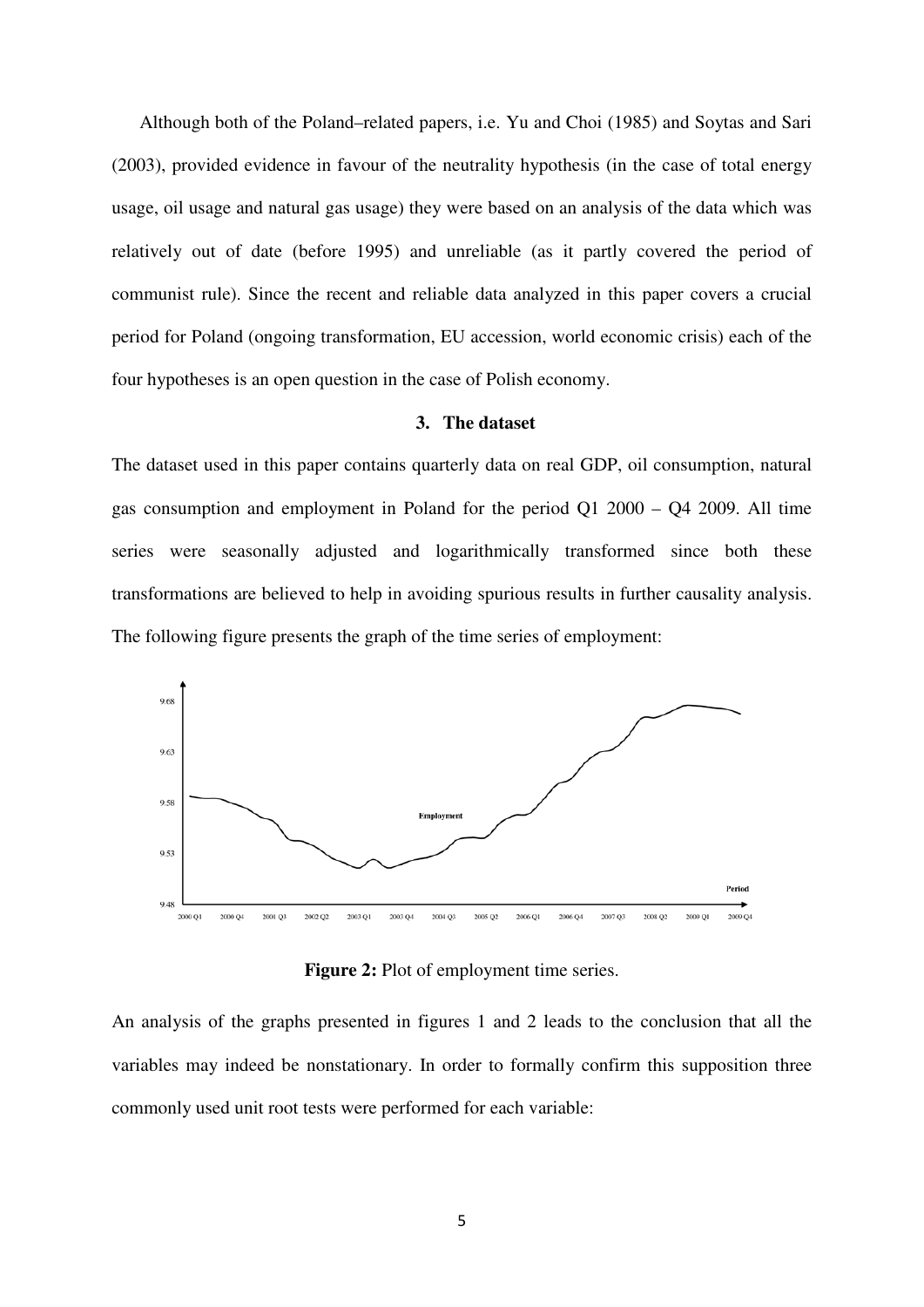|                        | Augmented Dickey-Fuller |                          |                                   |                          |                            | Kwiatkowski-Phillips-Schmidt-Shine | Phillips-Perron <sup>e</sup> |                   |
|------------------------|-------------------------|--------------------------|-----------------------------------|--------------------------|----------------------------|------------------------------------|------------------------------|-------------------|
| Test type <sup>a</sup> | with constant           |                          | with constant and<br>linear trend |                          | with constant <sup>c</sup> | with constant and                  | with constant                | with constant and |
| Variable               |                         |                          |                                   |                          |                            | linear trend <sup>d</sup>          |                              | linear trend      |
|                        | $p$ -value              | Optimal lag <sup>b</sup> | $p$ -value                        | Optimal lag <sup>b</sup> | Test statistic             |                                    | $p$ -value                   |                   |
| <b>GDP</b>             | 0.99                    |                          | 0.19                              |                          | 1.08<br>0.23               |                                    | 0.98                         | 0.52              |
| Oil consumption        | 0.84                    | 4                        | 0.29                              | $\overline{4}$           | 0.56                       | 0.18                               | 0.00                         | 0.00              |
| Natural gas usage      | 0.28                    | $\Omega$                 | 0.09                              | $\Omega$                 | 0.91                       | 0.16                               | 0.33                         | 0.12              |
| Employment             | 0.00                    | 4                        | 0.00                              | $\overline{4}$           | 0.78                       | 0.25                               | 0.92                         | 0.60              |

**Table 1.** Results of stationarity analysis.

<sup>a</sup> Shading indicates finding nonstationarity at 5% significance level.

<sup>b</sup>*Optimal lag was chosen on the basis of information criteria (namely the AIC, BIC, HQ, FPE).*

c *critical values:* 0.347 (10%), 0.463 (5%), 0.739 (1%).

<sup>d</sup>*critical values:* 0.119 (10%), 0.146 (5%), 0.216 (1%).

<sup>e</sup>*Bandwidth parameter was established according to Newey and West* (1987).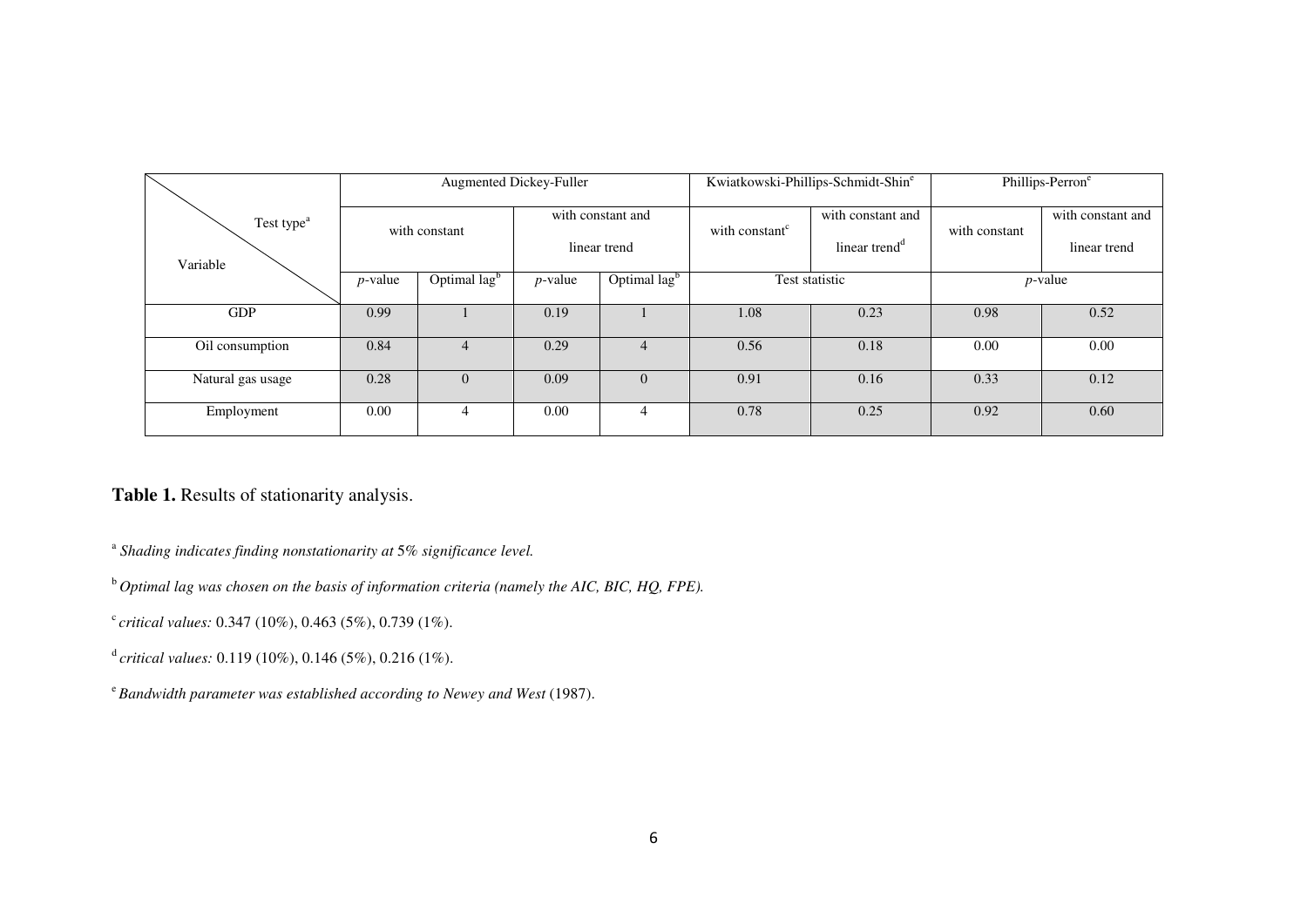The results of the stationarity analysis presented in table 1 lead to the conclusion that all the time series are nonstationary around constant at a 5% significance level (for oil consumption and employment this was confirmed by two tests). Some further calculations performed for first differences confirm that all the variables are I(1). It is worth noting that the results of all computations which are not presented in the text in detailed form (usually to save space) are available from the author upon request.

#### **4. Methodology**

In this paper three econometric methods were applied in order to test for linear short– and long–run Granger causality – namely the Toda–Yamamoto method, a traditional analysis of VECM and the sequential elimination of insignificant variables in VECM. Toda and Yamamoto (1995) developed a method of testing for short–run Granger causality which has been commonly applied in recent empirical research (e.g. Keho (2007)), so a detailed description will not be presented in this paper (for details see e.g. Toda and Yamamoto (1995), Gurgul and Lach (2010)). By and large, this method allows for causality testing if the variables in question are characterized by different orders of integration or if the cointegration properties of the data are uncertain. This approach requires the establishment of a parameter  $p_1$  (order of VAR model), parameter  $p_2$  (highest order of integration of all examined variables) and then a calculation of the standard Wald test applied for the first  $p_1$ lags of the augmented  $VAR(p_1+p_2)$  model.

Another well–known method of testing for short– and long–run causality between variables is the application of the VEC model (for details on this methodology see e.g. Granger (1988)). An important part of this procedure is the establishment of deterministic term in both the VAR model and the cointegrating equation using one of the famous *five cases* presented by Johansen (1995).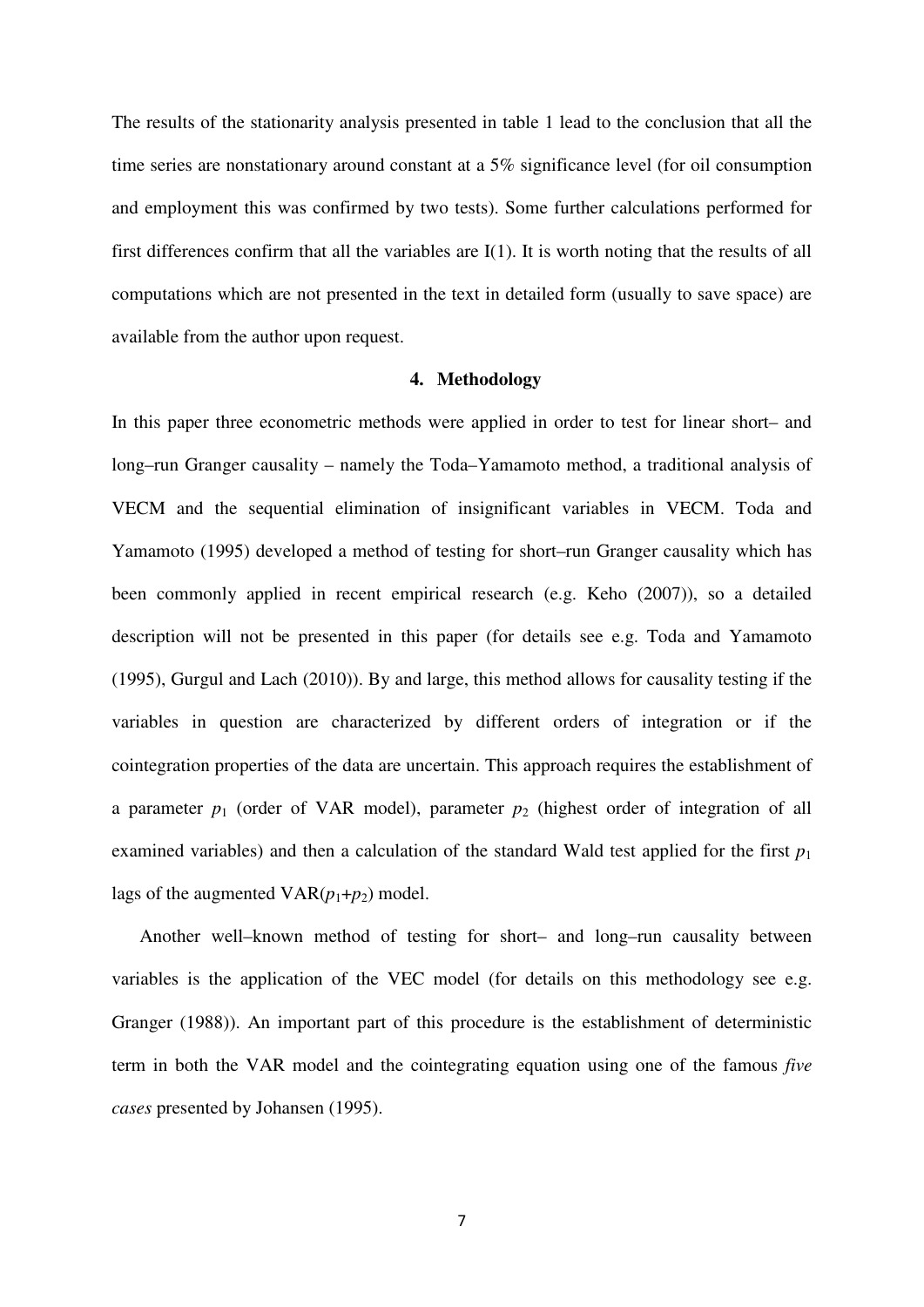Finally, a sequential elimination of insignificant variables was applied for each VECM equation separately to test for short– and long–run Granger causality. At each step the variable with the highest *p*–value was omitted until all remaining variables had a *p*–value no greater than a fixed value (in this paper it was 0.05). This method may be especially useful when dealing with relatively small samples (like the one analyzed in this paper), as in such a case the estimation of the unrestricted VEC model may lead to disturbingly small number of degrees of freedom (for technical details see Gurgul and Lach (2010)).

In order to use the asymptotic statistics of all the methods some specific modelling assumptions should hold, which is relatively difficult to achieve while working with small samples (Lütkepohl (1993)). Thus, in this paper the bootstrap critical values were also calculated for each variant of linear causality test. In order to minimize the undesirable influence of heteroscedasticity, the bootstrap test was based on resampling leveraged residuals (for details see Davison and Hinkley (1999) or Hacker and Hatemi (2006)). The number of bootstrap replications (parameter *N*) was in each case established according to the method presented by Andrews and Buchinsky (2000). The value of parameter *N* was chosen to be large enough to ensure that the relative error of establishing the 5%–bootstrap critical value would not exceed 0.05 with a probability equal to 0.95. The relevant script written in Gretl (including all discussed linear methods) is available from the author upon request.

Alongside the bootstrap–based linear short– and long–run causality analysis a nonlinear test for Granger causality was also used in this paper, as it performs relatively better than linear methods in detecting certain kinds of nonlinear causal relationships (Brock (1991)) and it is not restricted to causality analysis only in the mean equation (causality in any higher– order structure may also be explored, see e.g. Diks and DeGoede (2001)).

In this article the nonlinear causality test proposed by Diks and Panchenko (2006) was used. The bandwidth parameter  $(b_{DP})$  was set at a level of 0.5, 1 and 1.5 for all the tests and a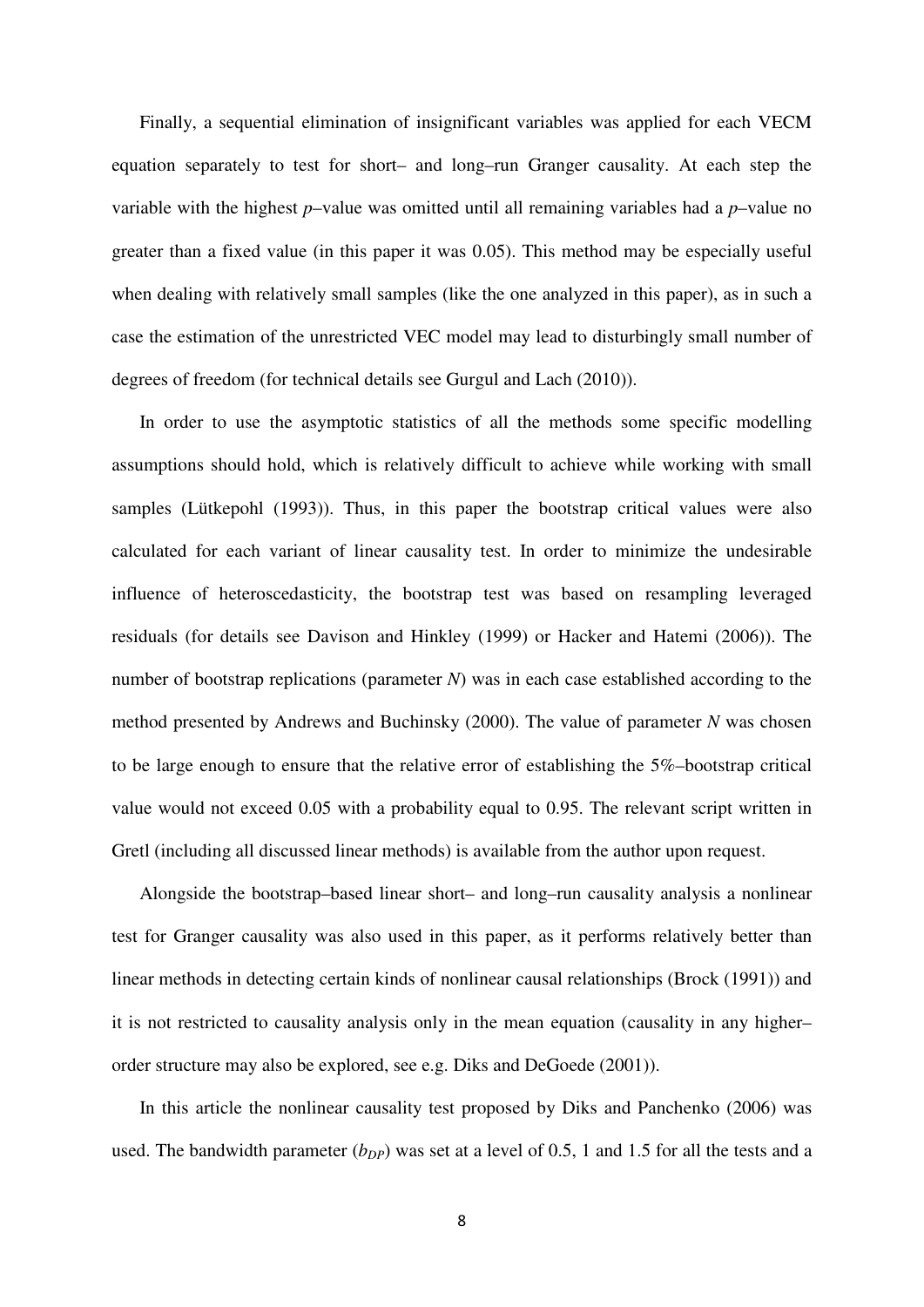common lag parameter  $(l_{DP})$  was established in the order of 1 and 2 in each case. These values have been commonly used in previous papers (e.g. Hiemstra and Jones (1994), Diks and Panchenko (2006), Gurgul and Lach (2010)). More details about the meaning of these technical parameters and the form of test statistic may be found in Diks and Panchenko (2006).

## **5. Empirical results**

The following table contains *p*–values obtained while testing for linear short–run Granger causality using the Toda–Yamamoto procedure. The research was performed for two three– dimensional VAR models constructed for GDP, employment and one energy–related variable (i.e. oil consumption or natural gas usage). The results are presented in the following table:

| VAR model                                                | Null hypothesis <sup>b</sup>                           | $p$ -value <sup>a</sup> |                                     |  |  |
|----------------------------------------------------------|--------------------------------------------------------|-------------------------|-------------------------------------|--|--|
|                                                          |                                                        | Asymptotic distribution | Bootstrap distribution <sup>c</sup> |  |  |
|                                                          | Natural gas usage $\xrightarrow{n \circ G}$ GDP        | 0.35                    | $0.42(N=3299)$                      |  |  |
|                                                          | GDP $\frac{m\ GC}{m}$ Natural gas usage                | 0.58                    | $0.51(N=3359)$                      |  |  |
| Constructed for natural gas usage,<br>GDP and employment | Natural gas usage $\frac{m\ GC}{m}$ Employment         | 0.05                    | $0.04(N=3519)$                      |  |  |
| $(p_1=5, p_2=1)^d$                                       | Employment $\frac{m\ GC}{m}$ Natural gas usage         | 0.17                    | $0.15(N=2519)$                      |  |  |
|                                                          | $GDP \xrightarrow{\textit{no GC}}$ Employment          | 0.27                    | $0.24(N=1979)$                      |  |  |
|                                                          | Employment $\frac{mo\ G}{\longrightarrow}$ GDP         | 0.72                    | $0.76(N=3059)$                      |  |  |
|                                                          | Oil consumption $\xrightarrow{\text{no GC}}$ GDP       | 0.84                    | $0.86(N=3379)$                      |  |  |
|                                                          | GDP $\frac{no \, GC}{\longrightarrow}$ Oil consumption | 0.31                    | $0.37(N=3339)$                      |  |  |
| Constructed for oil consumption,                         | Oil consumption $\frac{m\cdot GC}{m\cdot}$ Employment  | 0.87                    | $0.82(N=3419)$                      |  |  |
| GDP and employment<br>$(p_1=4, p_2=1)^d$                 | Employment $\frac{m G C}{m G}$ Oil consumption         | 0.52                    | $0.52(N=2679)$                      |  |  |
|                                                          | $GDP \xrightarrow{\textit{no GC}}$ Employment          | 0.15                    | $0.17(N=2019)$                      |  |  |
|                                                          | Employment $\frac{mo\ G}{\longrightarrow}$ GDP         | 0.75                    | $0.71(N=3459)$                      |  |  |

**Table 2.** Results of Toda–Yamamoto causality test.

<sup>a</sup> Shading indicates finding causality at 5% significance level.

 $\overline{b}$  The notation "  $x \xrightarrow{not} S$ " is equivalent to "x does not Granger cause y".

<sup>c</sup>*N denotes number of bootstrap replications.* 

d *p*<sup>1</sup> *was chosen on the basis of information criteria (namely the AIC, BIC, HQ, FPE).*

As we can see, in the period under study natural gas usage Granger caused employment while all other causal links were found to be insignificant at a 5% level (in the asymptotic and bootstrap variants). The next table contains the outcomes of Granger causality tests performed for the unrestricted VECMs as well as for sequentially restricted equations: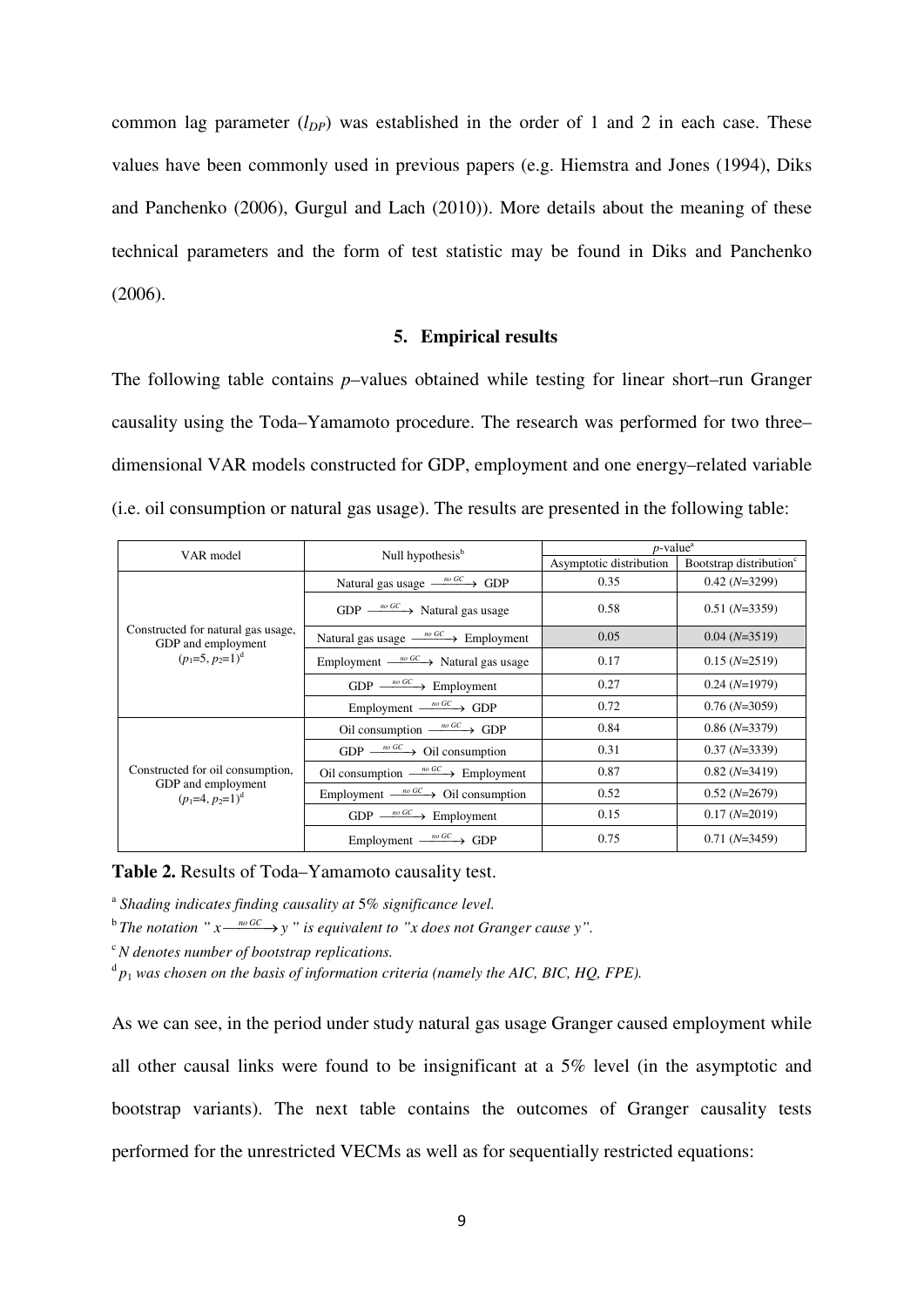| $VEC$ model <sup>d</sup>                                                                 |                                                      | $p$ -value <sup>a</sup> |                        |            |                               |              |                        |            |                        |  |
|------------------------------------------------------------------------------------------|------------------------------------------------------|-------------------------|------------------------|------------|-------------------------------|--------------|------------------------|------------|------------------------|--|
|                                                                                          | Null hypothesis <sup>b</sup>                         | Short-run               |                        |            |                               | Long-run     |                        |            |                        |  |
|                                                                                          |                                                      | Unrestricted            |                        | Sequential |                               | Unrestricted |                        | Sequential |                        |  |
|                                                                                          |                                                      | Asymptotic              | Bootstrap <sup>c</sup> | Asymptotic | <b>Bootstrap</b> <sup>c</sup> | Asymptotic   | Bootstrap <sup>c</sup> | Asymptotic | Bootstrap <sup>c</sup> |  |
|                                                                                          | Natural gas usage $\xrightarrow{n \circ G}$ GDP      | 0.40                    | 0.45                   | <b>NCL</b> | <b>NCL</b>                    | 0.16         | 0.18                   | <b>NCL</b> | <b>NCL</b>             |  |
|                                                                                          | $GDP \xrightarrow{\textit{no GC}}$ Natural gas usage | 0.48                    | 0.51                   | 0.05       | 0.04                          | 0.03         | 0.02                   | 0.00       | 0.00                   |  |
| Constructed for natural gas usage,<br>GDP and employment<br>(Optimal $lage$ (levels): 5) | Natural gas usage $\frac{m \cdot GC}{m}$ Employment  | 0.04                    | 0.03                   | 0.00       | 0.00                          | 0.01         | 0.01                   | 0.00       | 0.00                   |  |
|                                                                                          | Employment $\frac{m\ GC}{m}$ Natural gas usage       | 0.09                    | 0.07                   | 0.01       | 0.02                          | 0.03         | 0.04                   | 0.00       | 0.00                   |  |
|                                                                                          | $GDP \xrightarrow{\textit{no GC}}$ Employment        | 0.78                    | 0.71                   | <b>NCL</b> | <b>NCL</b>                    | 0.01         | 0.05                   | 0.00       | 0.00                   |  |
|                                                                                          | Employment $\xrightarrow{\text{no GC}}$ GDP          | 0.12                    | 0.15                   | <b>NCL</b> | <b>NCL</b>                    | 0.18         | 0.24                   | <b>NCL</b> | <b>NCL</b>             |  |
| Constructed for oil consumption,<br>GDP and employment<br>(Optimal $lage$ (levels): 4)   | Oil consumption $\frac{m\ GC}{m}$ GDP                | 0.60                    | 0.43                   | $\rm NCL$  | $\rm NCL$                     | 0.16         | 0.25                   | <b>NCL</b> | $\rm NCL$              |  |
|                                                                                          | GDP $\frac{m\,GC}{m}$ Oil consumption                | 0.27                    | 0.29                   | <b>NCL</b> | <b>NCL</b>                    | 0.00         | 0.00                   | 0.00       | 0.00                   |  |
|                                                                                          | Oil consumption $\frac{n \circ GC}{n}$ Employment    | 0.80                    | 0.69                   | <b>NCL</b> | <b>NCL</b>                    | 0.60         | 0.72                   | <b>NCL</b> | <b>NCL</b>             |  |
|                                                                                          | Employment $\frac{m\ GC}{m}$ Oil consumption         | 0.54                    | 0.61                   | $\rm NCL$  | <b>NCL</b>                    | 0.00         | 0.00                   | 0.00       | 0.00                   |  |
|                                                                                          | $GDP \xrightarrow{\textit{no GC}}$ Employment        | 0.08                    | 0.15                   | $\rm NCL$  | 0.05                          | 0.62         | 0.54                   | <b>NCL</b> | <b>NCL</b>             |  |
|                                                                                          | Employment $\xrightarrow{\text{no GC}}$ GDP          | 0.58                    | 0.59                   | <b>NCL</b> | <b>NCL</b>                    | 0.10         | 0.17                   | <b>NCL</b> | <b>NCL</b>             |  |

**Table 3.** Analysis of causal links based on examination of VEC models.

a *Shading indicates finding causality at* 5% *significance level,* NCL *is the abbreviation for "no coefficients left".*

 $^b$  The notation "  $x \xrightarrow{N^0} x \xrightarrow{N^0} y$  " is equivalent to "x does not Granger cause y".

<sup>c</sup>*The number of bootstrap replication established according to Andrews and Buchinsky* (2000) *procedure varied between* 1989 *and* 3619*.* 

<sup>d</sup> For both VEC models Johansen's Trace and Maximal Eigenvalue tests pointed at one cointegrating vector at 5% significance level.

<sup>e</sup> *Optimal lag was chosen on the basis of information criteria (namely the AIC, BIC, HQ, FPE).*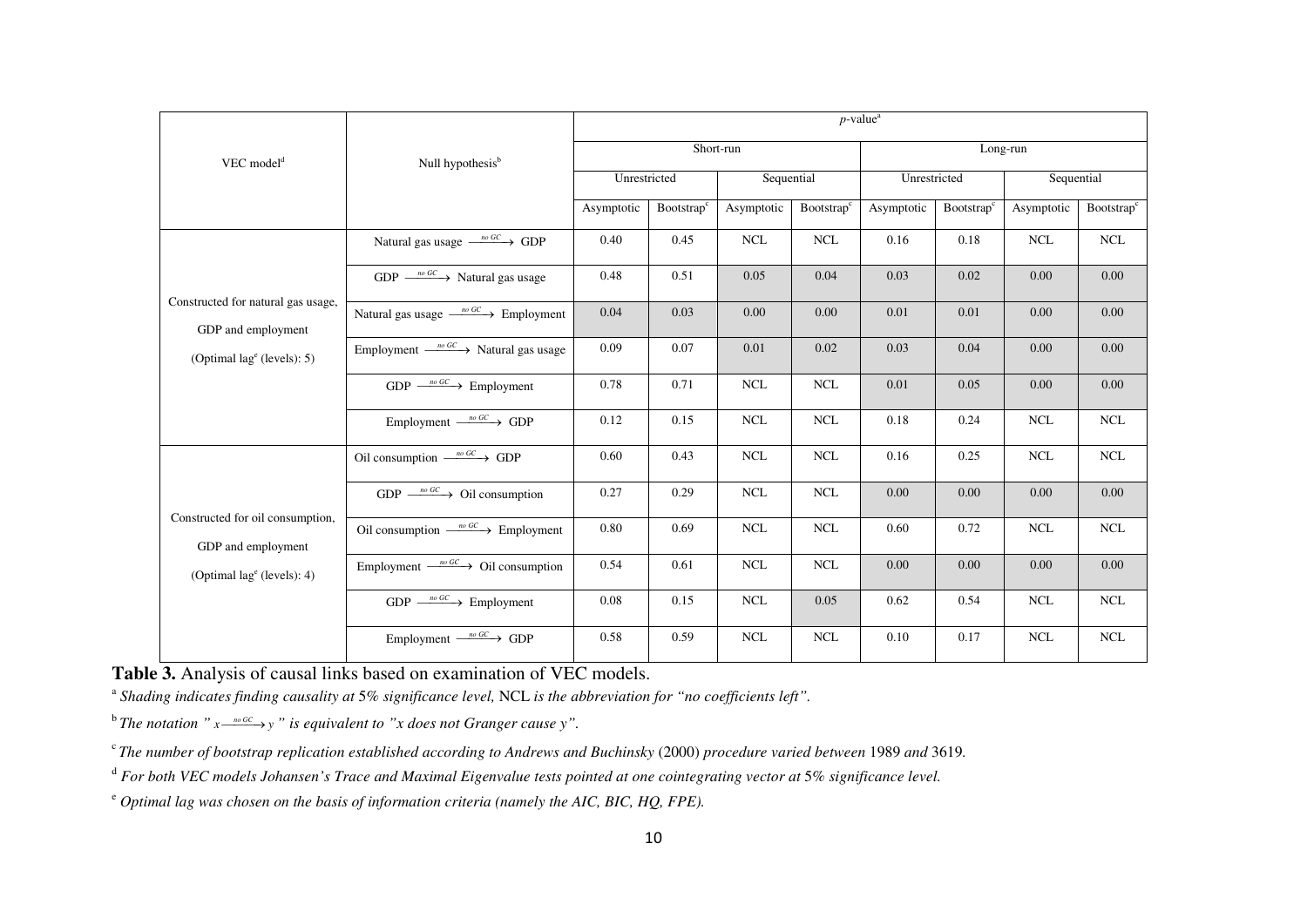| Examined residuals <sup>c</sup>                                                            | Null hypothesis <sup>b</sup>                              | $p$ -value <sup>a</sup>    |                          |                            |                            |                          |                            |  |
|--------------------------------------------------------------------------------------------|-----------------------------------------------------------|----------------------------|--------------------------|----------------------------|----------------------------|--------------------------|----------------------------|--|
|                                                                                            |                                                           | $b_{DP} = 0.5, l_{DP} = 1$ | $b_{DP} = 1, l_{DP} = 1$ | $b_{DP} = 1.5, l_{DP} = 1$ | $b_{DP} = 0.5, l_{DP} = 2$ | $b_{DP} = 1, l_{DP} = 2$ | $b_{DP} = 1.5, l_{DP} = 2$ |  |
|                                                                                            | Natural gas usage $\xrightarrow{\text{no GC}}$ GDP        | 0.17                       | 0.04                     | 0.02                       | 0.72                       | 0.46                     | 0.67                       |  |
| Resulting from unrestricted VECM                                                           | GDP $\frac{m\ GC}{m}$ Natural gas usage                   | 0.15                       | 0.42                     | 0.35                       | 0.65                       | 0.34                     | 0.54                       |  |
| constructed for natural gas usage,<br>GDP and employment                                   | Natural gas usage $\xrightarrow{\text{no GC}}$ Employment | 0.16                       | 0.46                     | 0.56                       | 0.59                       | 0.33                     | 0.76                       |  |
|                                                                                            | Employment $\frac{m\ GC}{m}$ Natural gas usage            | 0.51                       | 0.56                     | 0.28                       | 0.29                       | 0.51                     | 0.49                       |  |
|                                                                                            | $GDP \xrightarrow{\text{no GC}}$ Employment               | 0.75                       | 0.64                     | 0.84                       | 0.76                       | 0.30                     | 0.58                       |  |
|                                                                                            | Employment $\xrightarrow{\text{no GC}}$ GDP               | 0.72                       | 0.71                     | 0.79                       | 0.77                       | 0.90                     | 0.55                       |  |
|                                                                                            | Oil consumption $\frac{m G C}{m G}$ GDP                   | 0.51                       | 0.42                     | 0.80                       | 0.19                       | 0.31                     | 0.43                       |  |
| Resulting from unrestricted VECM<br>constructed for oil consumption,<br>GDP and employment | GDP $\frac{m\ GC}{m}$ Oil consumption                     | 0.76                       | 0.31                     | 0.21                       | 0.34                       | 0.56                     | 0.79                       |  |
|                                                                                            | Oil consumption $\frac{n \cdot GC}{\cdot}$ Employment     | 0.37                       | 0.08                     | 0.09                       | 0.31                       | 0.24                     | 0.27                       |  |
|                                                                                            | Employment $\frac{m\ GC}{m}$ Oil consumption              | 0.86                       | 0.71                     | 0.73                       | 0.16                       | 0.17                     | 0.63                       |  |
|                                                                                            | $GDP \xrightarrow{\text{no GC}}$ Employment               | 0.75                       | 0.31                     | 0.81                       | 0.84                       | 0.73                     | 0.64                       |  |
|                                                                                            | Employment $\xrightarrow{\text{no GC}}$ GDP               | 0.40                       | 0.08                     | 0.28                       | 0.34                       | 0.36                     | 0.29                       |  |

**Table 4.** Results of nonlinear Granger causality test.

<sup>a</sup> Shading indicates finding causality at 10% significance level.

 $^b$  The notation "  $x \xrightarrow{\textit{no GC}} y$  " is equivalent to "x does not Granger cause y".

<sup>c</sup>*Taking into account the results of applied heteroscedasticity tests (e.g. Breusch–Pagan test, White's test) no heteroscedasticity filtering was used.*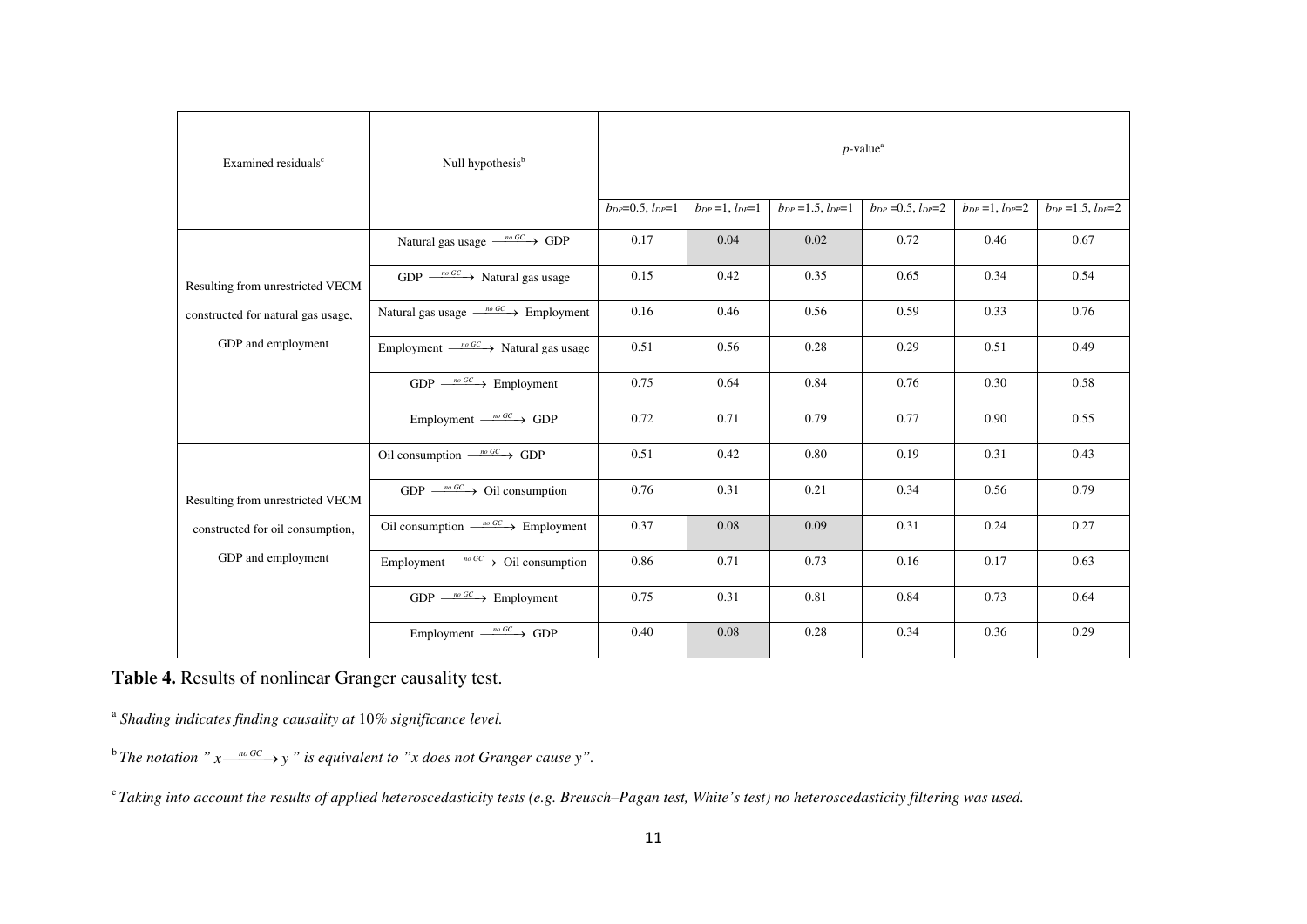For both sets of variables Johansen's (1995) third case (constant in VAR and cointegrating equation) was assumed. In both cases one cointegrating vector was found. The causality from GDP to natural gas usage (but only in sequential variant) and a feedback between natural gas consumption and employment were found. There were no short–run causal links between oil usage and GDP or employment. In the long–run there was feedback between gas consumption and employment and unidirectional causality from GDP to natural gas usage. Finally, both GDP and employment were found to Granger cause oil usage in the long–run.

Table 4 contains the results of nonlinear short–run causality tests conducted for the residuals of both unrestricted VECMs. First it should be mentioned that an analysis of the residuals from the augmented Toda–Yamamoto model and restricted VECM led to a conclusion analogous to the outcomes presented in table 4. As we can see this time both oil usage (indirectly, through a causal impact on employment) and natural gas consumption (directly) were found to Granger cause GDP.

### **6. Concluding remarks**

The outcomes of this paper lead to the conclusion that for oil consumption and natural gas usage the growth hypothesis is the best one in the short–run. However, in the long–run the conservation hypothesis was found to be the best for both oil consumption and natural gas usage. The main conclusion arising from these two facts is that changes in the level of oil and natural gas usage had only a transient impact on the pace of the growth of the Polish economy in recent years. The absence of any long–run impact of the usage of these fuels on Polish GDP is most probably caused by the economy moving from energy intensive activities towards services in the last decade.

#### **Acknowledgments**

The author would like to thank The Energy Market Agency (in Polish *Agencja Rynku Energii*, *ARE*) in Warsaw for supplying the extensive dataset on energy production and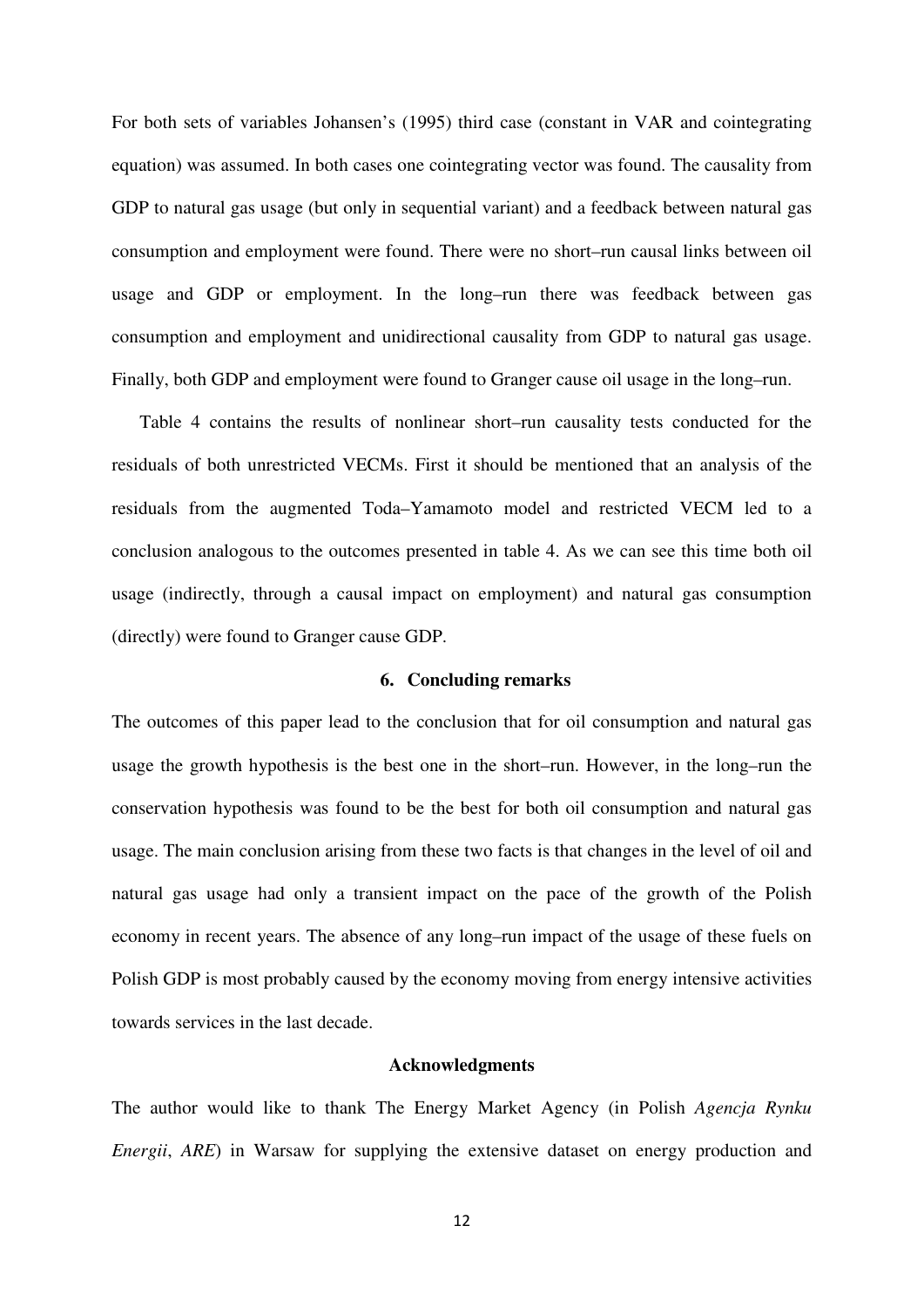consumption in Poland. The interest of this institution in supporting academic research is worth special attention and should be highly praised. In addition, the help of the Statistical Office in Poland (Cracow Branch) in obtaining the applied macroeconomic data should be underlined.

#### **References**

- Akarca, A.T. and Long, T. V. 1980. On the relationship between energy and GNP: a reexamination. *Journal of Energy and Development* 5:326–331.
- Andrews, D. W. K. and Buchinsky, M. 2000. A Three–Step Method for Choosing the Number of Bootstrap Repetitions. *Econometrica* 68:23–52.
- Bowden, N. and Payne, J. E. 2009. The causal relation–ship between U.S. energy consumption and real output: A disaggregated analysis. *Journal of Policy Modeling* 31:180–188.
- Brock, W. 1991. Causality, chaos, explanation and prediction in economics and finance. In: Casti, J. and Karlqvist, A. (editors), Beyond Belief: Randomness, Prediction and Explanation in Science. CRC Press, Boca Raton, Fla pp. 230–279.
- Chang, T., Fang, W. and Wen, L. F. 2001. Energy consumption, employment, output, and temporal causality: evidence from Taiwan based on cointegration and error–correction modelling techniques*. Applied Economics* 33:1045–1056.
- Davison, A. C. and Hinkley, D. V. 1999. Bootstrap Methods and Their Application. Cambridge University Press, Cambridge.
- Diks, C. G. H. and DeGoede, J. 2001. A general nonparametric bootstrap test for Granger causality. In: Broer, H. W., Krauskopf, W. and Vegter, G. (editors), Global analysis of dynamical systems. Institute of Physics Publishing; Bristol, United Kingdom, pp. 391– 403.
- Diks, C. G. H. and Panchenko, V. 2006. A new statistic and practical guidelines for nonparametric Granger causality testing. *Journal of Economic Dynamics and Control* 30:1647–1669.
- Glasure, Y. U. and Lee, A. R. 1997. Cointegration, error–correction, and the relationship between GDP and electricity: the case of South Korea and Singapore. *Resource and Energy Economics* 20(1):17–25.
- Granger, C. W. J. 1988. Some recent developments in the concept of causality. *Journal of Econometrics* 39:199–211.